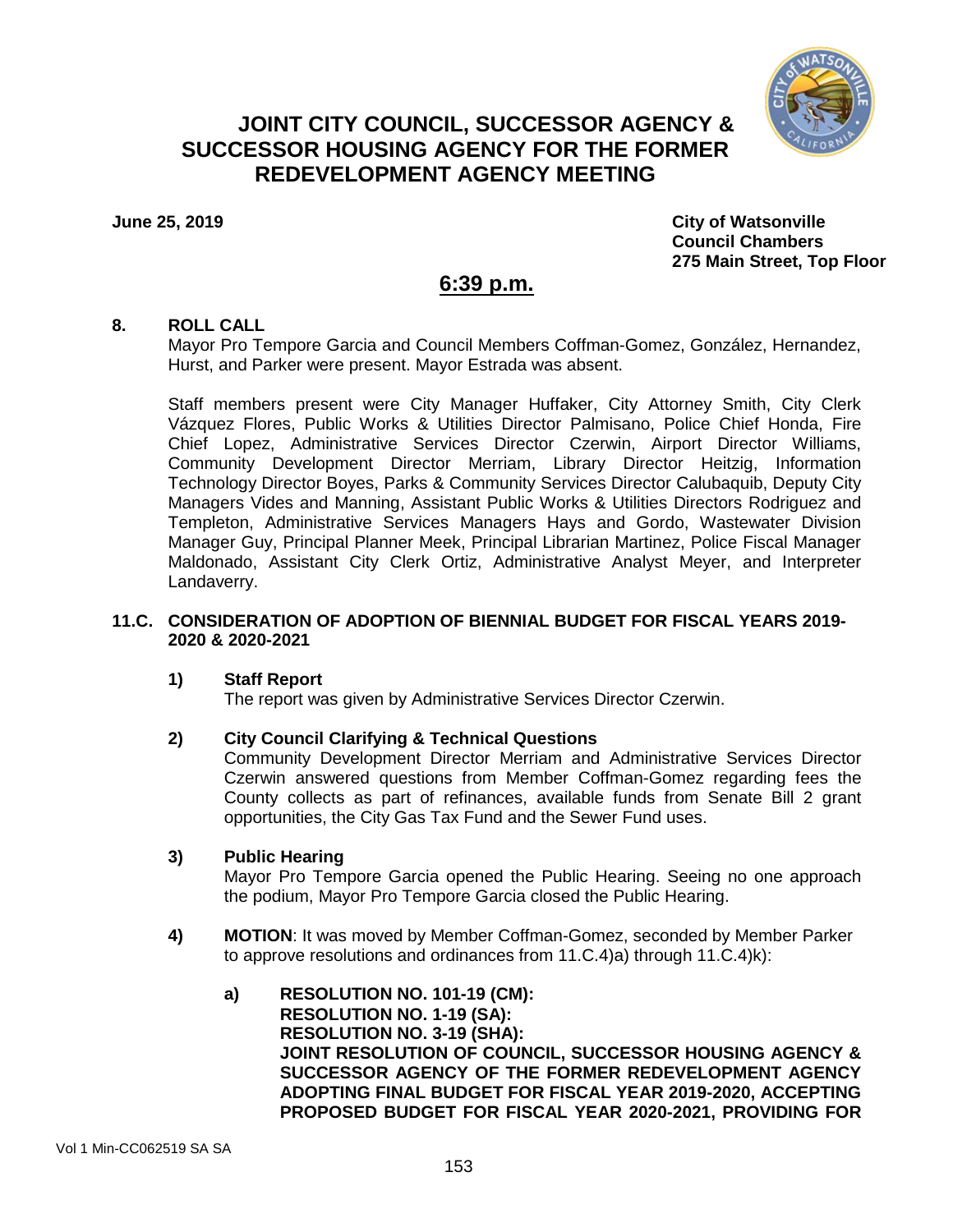**CERTAIN TRANSFERS OF FUNDS, & APPROVING FIVE YEAR (2019- 2024) CAPITAL IMPROVEMENT PROGRAM (CIP)**

- **b) ORDINANCE NO. 1387-19 (CM): FINAL ADOPTION OF ORDINANCE AMENDING CHAPTER 3 (ADMINISTRATIVE DEPARTMENTS) OF TITLE 2 (ADMINISTRATION) OF THE WATSONVILLE MUNICIPAL CODE BY ADDING A NEW ARTICLE 14 ENTITLED INNOVATION AND TECHNOLOGY DEPARTMENT MAKING SAME A CITY DEPARTMENT REPORTING DIRECTLY TO THE CITY MANAGER**
- **c) RESOLUTION NO. 102-19 (CM): RESOLUTION ESTABLISHING TOTAL ANNUAL APPROPRIATIONS PURSUANT TO CALIFORNIA STATE CONSTITUTION ARTICLE XIII-B FOR FISCAL YEAR 2019-2020 [PROPOSITION 4 GANN SPENDING LIMIT]**
- **d) ORDINANCE NO. 1388-19 (CM): FINAL ADOPTION OF ORDINANCE INSTRUCTING SANTA CRUZ COUNTY TO LEVY & COLLECT PROPERTY TAX ON TAXABLE PROPERTY WITHIN THE CITY OF WATSONVILLE FOR FISCAL YEAR BEGINNING JULY 1, 2019, TO JUNE 30, 2020, AT THE LEVY RATE OF 0.077% THEREOF & ALLOCATING PROCEED TO THE RETIREMENT FUND**
- **e) RESOLUTION NO. 103-19 (CM): RESOLUTION CONTINUING THE VOLUNTARY TIME-OFF PROGRAM FOR FISCAL YEAR 2019-2020**
- **f) RESOLUTION NO. 104-19 (CM): RESOLUTION ESTABLISHING RETIREMENT INCENTIVE PROGRAM AVAILABLE TO EMPLOYEES FOR RETIREMENT DATES ON OR BEFORE NOVEMBER 30, 2019**
- **g) RESOLUTION NO. 105-19 (CM): RESOLUTION APPROVING CURRENT SALARY LIST IN CONFORMANCE WITH SECTION 570.5 (REQUIREMENT FOR A PUBLICLY AVAILABLE PAY SCHEDULE) OF TITLE 2 (ADMINISTRATION) OF THE CALIFORNIA CODE OF REGULATIONS & LISTING ALL EMPLOYEE COMPENSATION LEVELS ON A PUBLICLY AVAILABLE MASTER PAY SCHEDULE**
- **h) RESOLUTION NO. 106-19 (CM): RESOLUTION APPROVING AWARD OF SOCIAL SERVICE GRANTS IN THE AMOUNT OF \$200,000 TO DESIGNATED COMMUNITY & SOCIAL SERVICE AGENCIES; & AUTHORIZING & DIRECTING PAYMENT OF SAME FOR FISCAL YEARS 2019/2020 & 2020/2021** (No: Gonzalez)
- **i) RESOLUTION NO. 107-19 (CM): RESOLUTION AMENDING RENT CHARGES FOR HANGARS & FEES AT THE WATSONVILLE MUNICIPAL AIRPORT**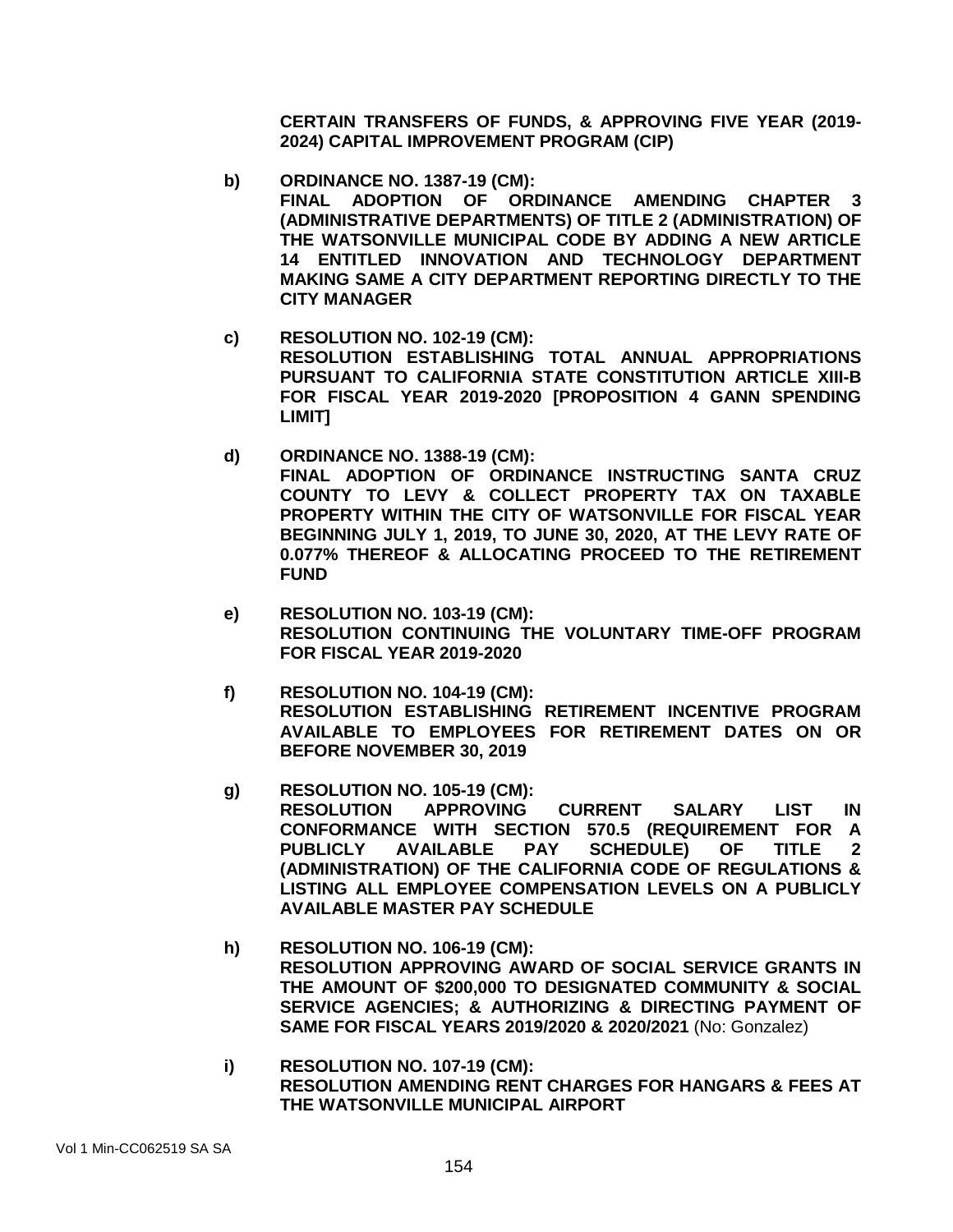- **j) RESOLUTION NO. 4-19 (SHA): SUCCESSOR HOUSING AGENCY RESOLUTION FINDING THAT THE USE OF FUNDS FROM THE LOW & MODERATE INCOME HOUSING ASSET FUND FOR PLANNING & GENERAL ADMINISTRATIVE COSTS IS NECESSARY FOR THE PURPOSE OF PRODUCING, IMPROVING, & PRESERVING THE COMMUNITY'S SUPPLY OF LOW & MODERATE-INCOME HOUSING**
- **k) RESOLUTION NO. 108-19 (CM): RESOLUTION NO. 5-19 (SHA): JOINT COUNCIL & SUCCESSOR HOUSING AGENCY RESOLUTION FINDING THAT THE USE OF THE FORMER AGENCY'S FUNDS & OTHER ASSETS GENERATED FROM WATSONVILLE 2000 REDEVELOPMENT PROJECT AREA FOR THE PURPOSE OF IMPROVING, INCREASING, & PRESERVING THE COMMUNITY'S SUPPLY OF LOW & MODERATE INCOME HOUSING OUTSIDE THE PROJECT AREA WILL BENEFIT THE PROJECT AREA**
- **5) City Council Deliberation on the Motion** Administrative Services Director Czerwin, in answering Member Gonzalez, stated items listed on the Capital Improvements Plan would be updated the following year.

Member Hurst spoke about the challenges in balancing the budget and stated flexibility was key in managing the City.

City Manager Huffaker thanked staff for their efforts to balance the budget.

**MOTION**: The above motion carried by the following vote:

| AYES:            |          | MEMBERS: Coffman-Gomez, Garcia, Gonzalez, Hernandez,<br>Hurst, Parker |  |  |
|------------------|----------|-----------------------------------------------------------------------|--|--|
| NOES:<br>ABSENT: | MEMBERS: | MEMBERS: Gonzalez (H only)<br>Estrada                                 |  |  |

#### **12. PRESENTATIONS & ORAL COMMUNICATIONS (Continued)**

#### **12.D. ORAL COMMUNICATIONS FROM THE COUNCIL**

Member Parker invited the public to upcoming community events.

Member Hurst thanked staff for their work and asked for training regarding parliamentary procedures.

Member Hernandez thanked Police Chief Honda for his outreach to the community. He asked for a resolution setting a cap of 33% financing percentage rate for local businesses. He spoke about events he attended over the previous weeks and invited the public to future events.

Member Gonzalez thanked staff for their work.

Member Coffman-Gomez thanked staff for their work. She spoke about efforts by the City and PVUSD to revitalize the Mello Center. She invited the public to upcoming community events.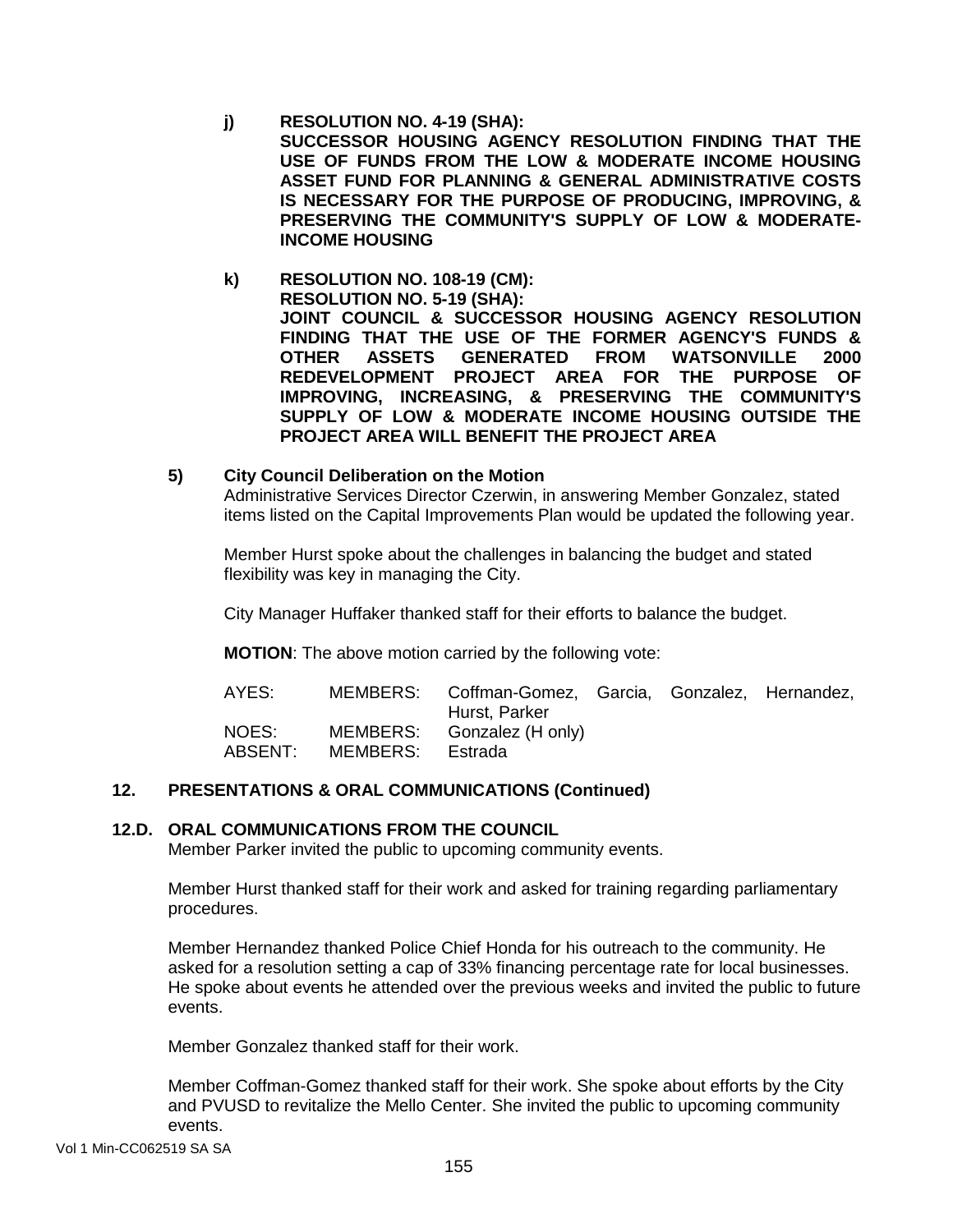Mayor Pro Tempore Garcia stated the City was eligible to receive grant funding for Census efforts and would be receiving the funds soon.

# **13. EMERGENCY ITEMS ADDED TO AGENDA**

### **14. REQUESTS & SCHEDULING FUTURE AGENDA ITEMS**

Mayor Pro Tempore Garcia asked the Mayor to write a letter in opposition to Senate Bill 330 and send it to Assembly Member Rivas.

#### **15. ADJOURNMENT**

The meeting adjourned at 9:55 p.m.

/s/Francisco Estrada

Mayor

ATTEST:

\_/s/ Beatriz Vázquez Flores\_\_ **City Clerk**